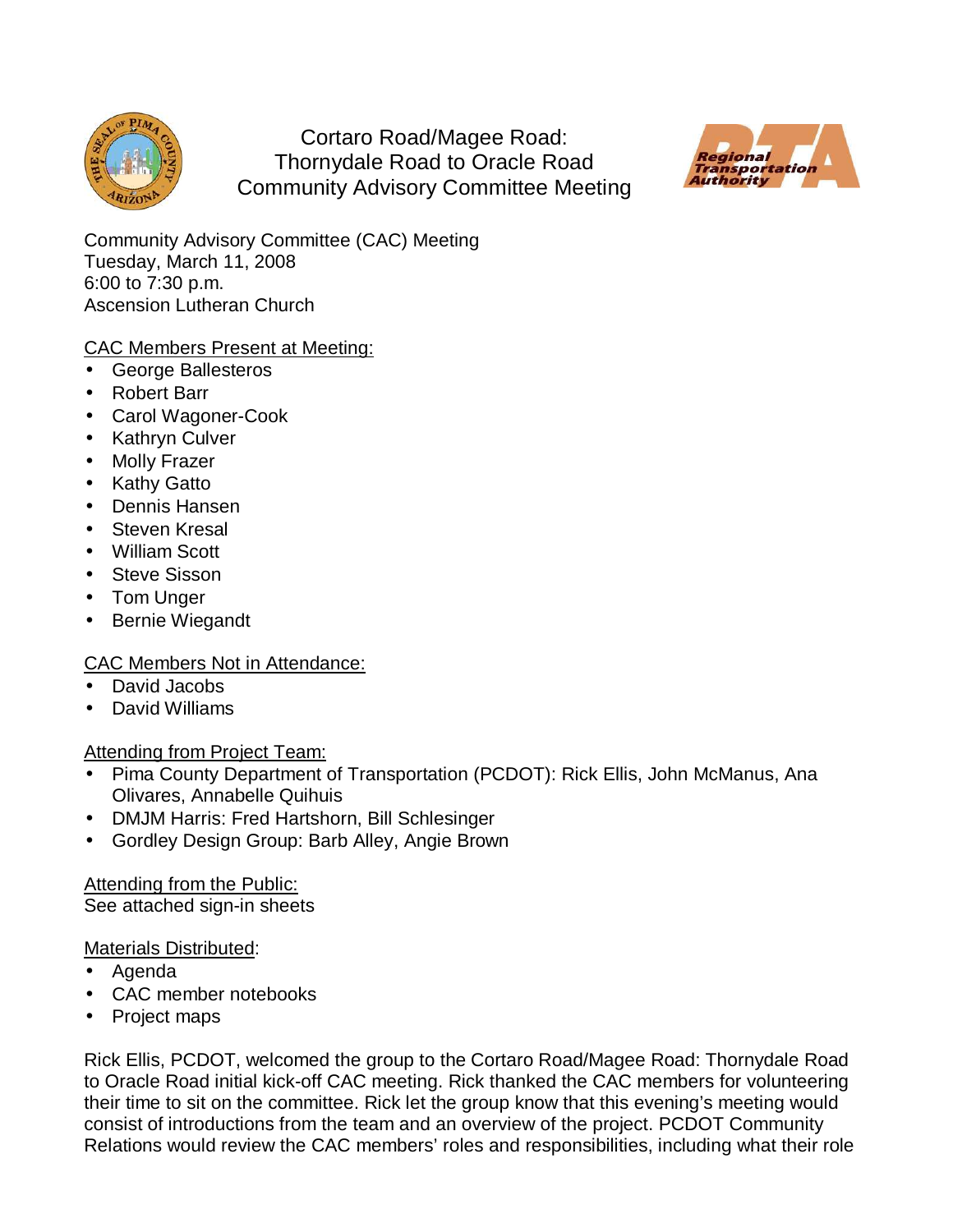would be in the Environmental Assessment and Mitigation Report (EAMR) and the Design Concept Report (DCR). Rick introduced Ana Olivares, PCDOT Deputy Director of Transportation, and asked her to say a few words to the group.

Ana welcomed everyone to the Cortaro Road/Magee Road: Thornydale Road to Oracle Road Regional Transportation Authority (RTA) sponsored project. The voters approved this RTA project in 2006, and the team is ready to get started moving forward on improvements. Ana thanked all the CAC members for volunteering their time to sit on this committee to see this project through to construction and is looking forward to their input and support of this project. Ana turned the floor back to Rick.

Rick stated that the committee members would get the opportunity to meet and talk with team members throughout the course of the project. The most important aspect of the CAC is for the group to get to know each other. Rick asked the members to introduce themselves and whom they represent to the group.

Rick thanked the group for their introductions and the chance to hear that everyone has similar concerns. The team's goal is to work with the committee and to help educate them on the specifics of the project so the team can come up with best design overall. This is one of the bigger RTA projects getting underway, and in order for this process and the project to be successful, there are three common themes:

- 1. Feedback a lot of information will be brought to the table and it is the CAC member's role to take that information back to their business, neighborhood association and/or their friends and in turn, let the team members know what the issues and concerns are. The team will have all the reports and models to show traffic volumes and noise levels; however, the team needs feedback on driving patterns only known by those using this corridor, etc. The goal is to make sure the roadway design meets the needs of this particular area.
- 2. Representative of the Community with a small group, it is important that the CAC members help in getting the word about the project back out into the community; each member is the spokesperson for the group he or she is representing.
- 3. Educate and Advocate each member will learn a lot more of the specifics of this project that the public most likely won't be interested in. Some of the information will be laws and regulations that must be followed along with design features that may have some flexibility. The team is counting on the committee to take that information back to the public to explain the particulars of the project and why things have to be done a certain way. This is the best way to get accurate information out to the public in the most efficient way.

Rick introduced Annabelle Quihuis, PCDOT Community Relations Manager, to explain the CAC members' roles and responsibilities. Annabelle welcomed the CAC members and interested parties to the kick-off meeting and introduced Angie Brown, Public Involvement Specialist, and Barb Alley, Public Involvement Coordinator with Gordley Design Group, who would be assisting PCDOT in the public involvement process.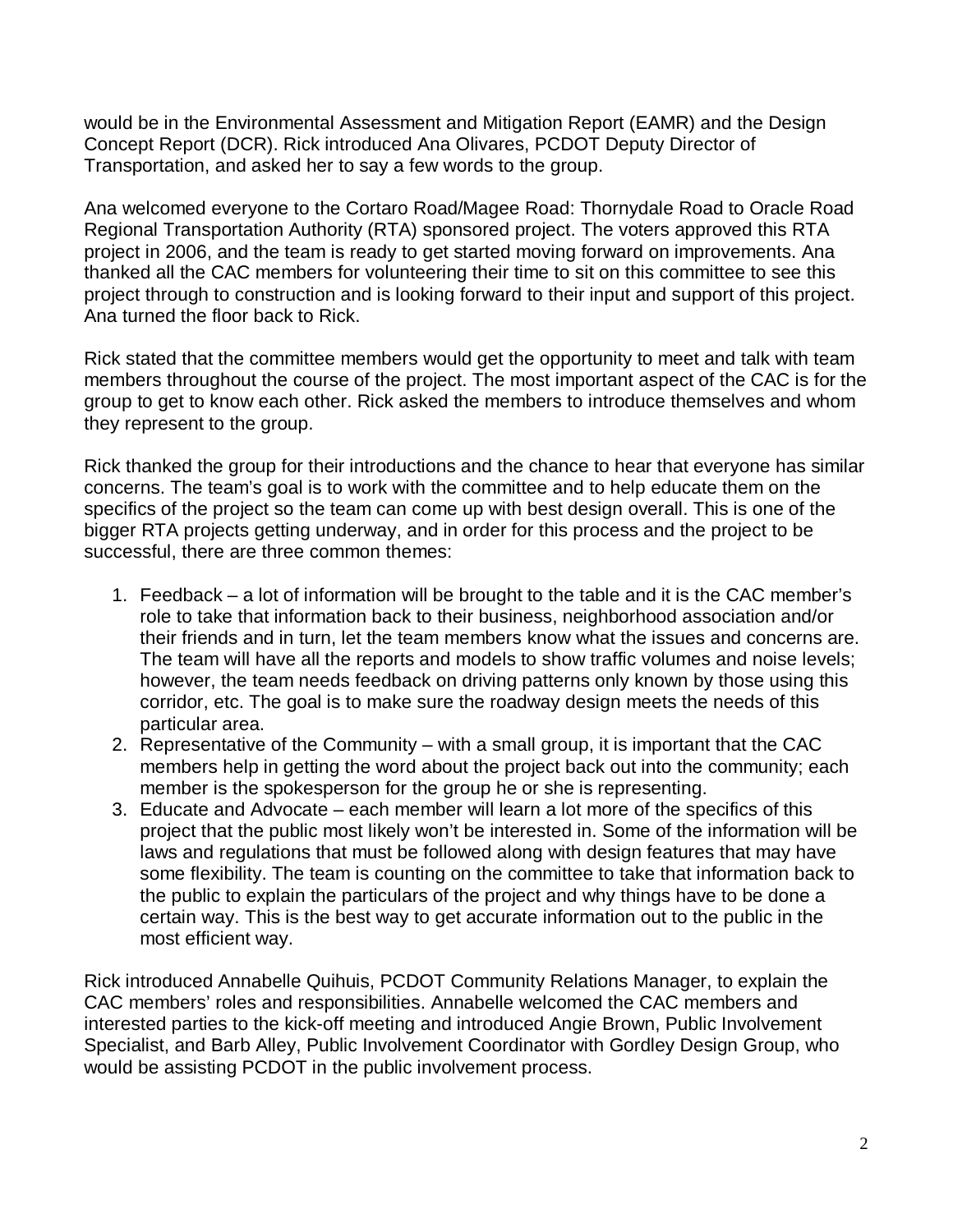Annabelle stressed that the responsibilities of the committee, as Rick mentioned earlier, were to provide input and feedback to the team and be the representatives of the community. In addition to those roles, the CAC is responsible for providing the main recommendation on all the mitigation features, which will be discussed later, as part of the EAMR.

Annabelle explained to the group how the CAC members were chosen. PCDOT mailed out a few thousand letters to residents who live within one-half mile of the project limits. An advertisement was also placed in the newspaper. The County received approximately 160 applications. Those applicants were plotted on a map to visually see their locations and whom they represented, i.e., business, neighborhood associations, etc. Annabelle stated that PCDOT had to follow the guidelines put in place by the Pima County Community Participation and Mitigation Ordinance on choosing the committee. The ordinance states that there can be anywhere from five to 15 people on a committee. Because of the overwhelming response the County received, they chose the maximum number of members to sit on this CAC.

Annabelle asked the members to turn to page seven of ordinance located in their binders and pointed them to section 10.56, which outlines the CAC functions and duties, permitted scope of review and matters not be reviewed for change. Annabelle stated that the County will plan on holding six CAC meetings, but could meet up to 10 times if necessary. She informed the group that they are welcome to meet on their own; County staff would be available to assist with those meetings if necessary. The ordinance also states that the members must be notified at least two weeks prior to the meeting, and Annabelle was hoping the CAC members would choose a night that would work for the members. The project team will be responsible for providing all the material that the committee will need throughout the process, starting with the member notebooks the CAC members received that evening. Annabelle told the group that it is a good idea to choose a chairperson or co-chairpersons, and they would be the liaison between the County and the committee. Annabelle stated that she would be happy to help in the selection of that person or persons, and she would also be providing guidance throughout the CAC process.

Annabelle stated that some responsibilities of the CAC members would include reading through the reports provided to them on the various studies that will be done throughout the design phase of this project. She also stated that the committee would be receiving the comments, recommendations and concerns from the community at the public meetings and would bring those items to the table at the CAC meetings. When the planning stage has been completed, the team will provide the members with the EAMR. Once the CAC members have received all the information on the project and the CAC members have presented all concerns and items needing to be addressed by the team, the CAC members will be responsible for writing a recommendation letter to be presented to the Board of Supervisors (BOS) for approval. Annabelle outlined the schedule and timeline for the CAC members.

Annabelle said that those who were not selected to be on the CAC are considered interested stakeholders on this project, and will be invited to future CAC meetings. Annabelle assured the stakeholders that their concerns would be heard through the CAC members who will be their voice during this process. Annabelle opened the floor for questions.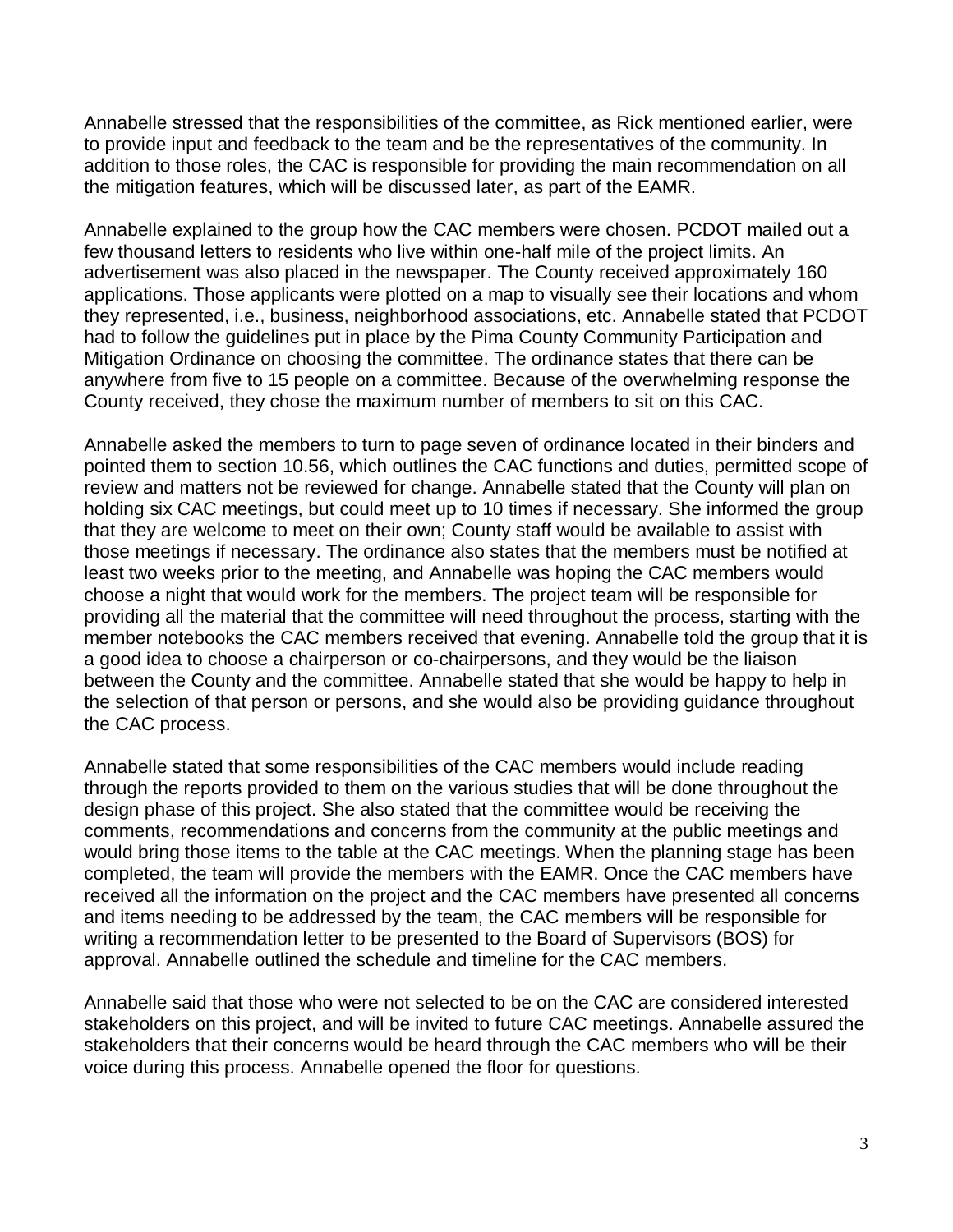Questions and Answers:

#### How long will this process last?

Approximately 18 months. Bill Schlesinger, DMJM Harris Project Manager, will go over the timeline in his presentation.

I submitted an application to be on the committee but I never heard back. Annabelle asked to speak with the gentleman after the meeting to get his information in order to ensure he will receive all further correspondence.

A member of the public thought there was language in some of the public information materials about this project that indicated there would be room for discussion on the number of lanes, medians, etc.

The RTA plan accepted by the voters specified the approximate number of lanes, sidewalks and medians, etc. What the CAC members and the public will be working on is noise mitigation, public art, drainage issues, etc.

A member of the public stated that this project had already been started some time ago with a CAC and plans for the improved roadway. Will this project pick up where it left off? What this person is referring to was from the 1997 bond election, and those improvements were proposed from La Cañada Drive to Oracle Road. With the voter-approved funding in 2006 from the RTA, the entire corridor from Thornydale Road to Oracle Road will be studied. The current plans from the previous work are estimated to be at about 30-percent complete. DMJM Harris, the engineering firm that was involved in the earlier plans, will be looking at current regulations and codes in order to tie the entire segment together.

#### Is there a chance this project will run out of money like in 1997?

We have committed funding through the RTA and we legally have to move forward. This project is scheduled for RTA Period One and Period Two. Most likely, design will occur in Period One, taking it into the year 2011. Construction would then occur in Period Two after the year 2011.

Does the CAC recommendation letter to the BOS come before or after the EAMR? The letter comes after the EAMR. The County can amend the EAMR after the recommendation letter from the CAC if necessary.

Annabelle turned the floor over to Bill Schlesinger, DMJM Harris Project Manager. Bill introduced Fred Hartshorn, DMJM Harris Lead Planner, and stated that Rick and Annabelle did a great job going over the roles and responsibilities of the CAC, and Bill restated the importance of the CAC process and the need for feedback from the CAC and the public.

This project is just getting started and nothing has been decided at this point. The project team has the RTA vote and wants to keep an open mind moving forward. The scope of work that DMJM Harris will perform over the next year-and-a-half will include looking at the entire corridor, and will end with plans that will be about 30-percent completed. This will be a very preliminary plan, but at this stage, there will be enough information to know what the impacts will be to come up with mitigation measures. After that stage, the project will move into the first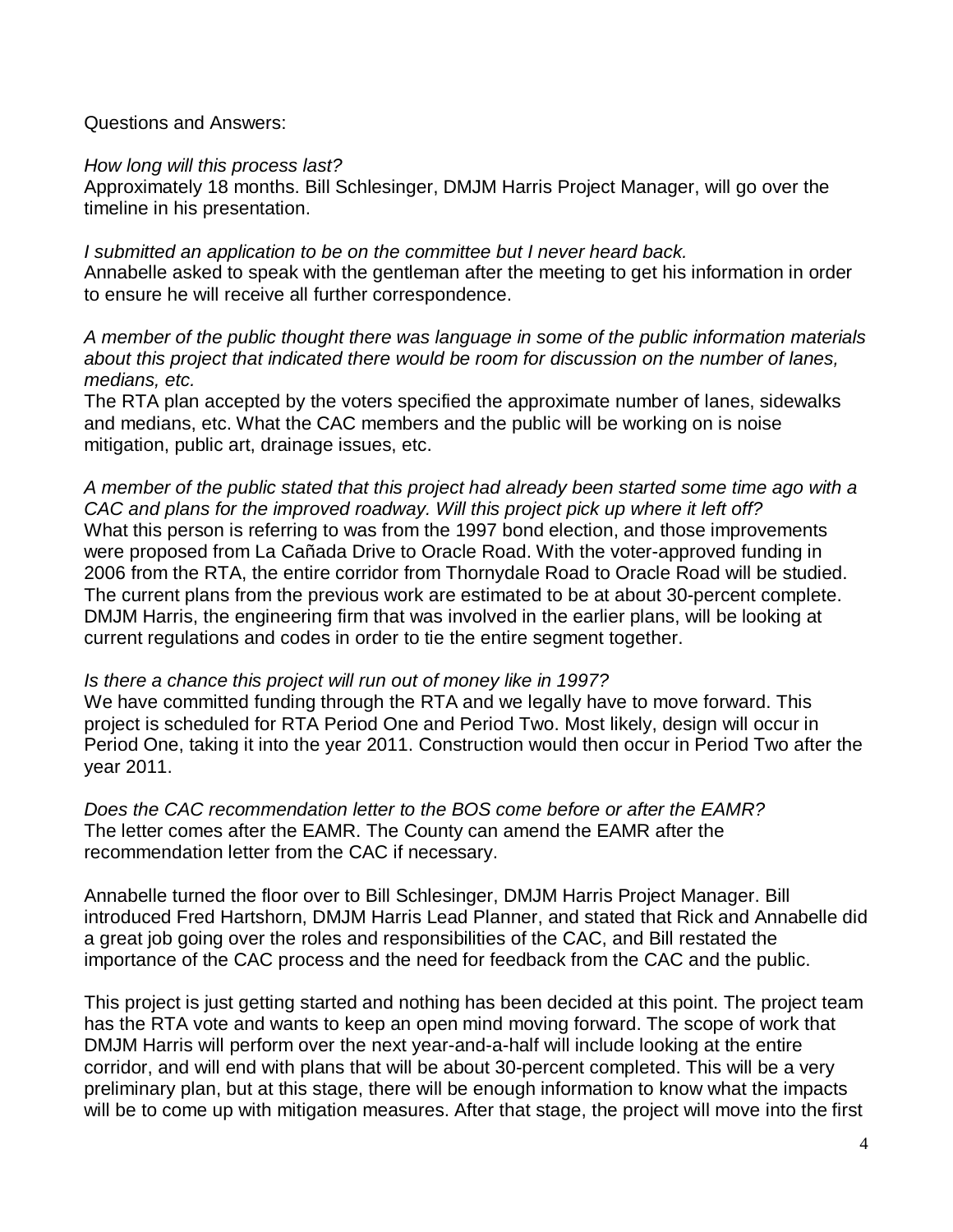phase of final design. There will be some extra steps taken in order to meet federal regulations in case the team would see the need to apply for federal funding on this project.

The first phase of this project, as mentioned earlier, will take approximately 18 months to complete. The second phase, which will last anywhere from 12-18 months, will be final design. The team will start with the big picture first, and then break the corridor up in sections and fit the pieces all together to come up with the final design.

Bill stated that each CAC member has about 19 sheets of aerial photos to put in their notebooks for reference. Bill let the interested stakeholders know they would be able to have access to the maps and additional information from the Web site. Bill said some surveying of the area has begun. Some area residents might have seen some of the utility companies, environmental agencies or other agencies within the project area. The data retrieved by these agencies will help to understand existing conditions, which is critical in moving forward with the project.

Bill opened up the floor to questions as his presentation came to an end.

Questions and Answers:

#### There is some work being done at the Magee Road and La Cholla Boulevard intersection along this corridor. Are those improvements a part of this project?

No. Even though the County was doing the work at the above-mentioned intersection, it was being done in conjunction with a new development that is going in near that particular intersection. There may be some interim improvements along the corridor, but they will not solve the traffic issues. The permanent improvements will come during construction after the year 2011.

Why aren't the improvements happening from Interstate 10 to Oracle Road? There have already been some improvements from I-10 to Camino de Oeste. The improvements that will happen from Camino de Oeste to Thornydale Road are a separate project. That segment should be moving into construction sometime in 2009.

Are these improvements just on Magee Road, not in conjunction with the side streets? The cross streets will be looked at, such as Shannon Road. Some additional interim improvements along the corridor would be going on while this project is moving forward.

### What kinds of projects has DMJM Harris been involved in?

DMJM Harris has been involved in numerous projects on I-19 and I-10, along with work on Magee Road, and many projects with the County. Bill stated he would be happy to go into more detail after the meeting.

### When will this construction start?

It is unclear at this time. The RTA has this project in Period One and Period Two. Period One runs through the year 2011, and Period Two runs through year 2016. Since this project is in early design, it has not been determined which period this construction will begin.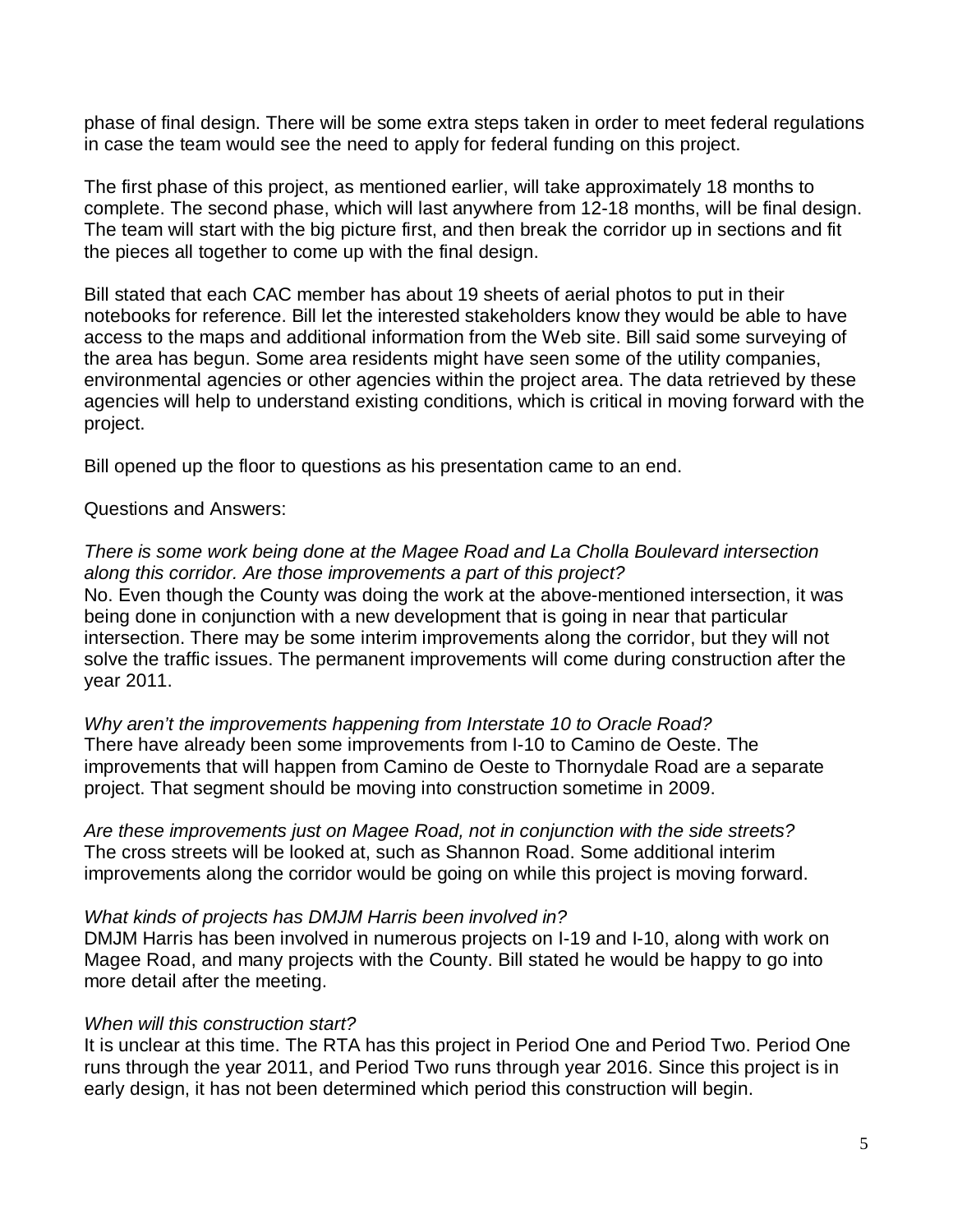Do you have any traffic volume information on the increase of traffic on open roads when other roads are closed due to flooding of the Cañada Del Oro (CDO) Wash? We don't have the capability to monitor that type of information, but this would be looked into. The work that has been done so far does not have that information in the modeling. There may be some numbers on that scenario. PCDOT would do research to see what information could be found.

Since our job is to go back to the public and tell them about the information that is presented in these meetings, what information can we take from tonight's meeting? We know the first period will run through the year 2011. Is there a schedule we can take back into the community? The team was planning on bringing the schedule to the next meeting when the CAC members would be starting their work. The purpose of this meeting was to welcome and thank the committee for their participation and to learn a little about the overall goals of the project. The project team suggested letting the public know that this is a long process that begins with design and then construction. The schedule of the steps moving this project forward will be presented at the next meeting.

## The end of this project will be in the town of Oro Valley. Who will be responsible for completing this project in their town?

Representatives from Oro Valley have been attending the meetings on this project. The intent at this time will be to carry the improvements to the Oro Valley section of Oracle Road with the Town's approval. The plan is for the County to take the lead through Oro Valley's jurisdiction to complete the project.

### Is the Arizona Department of Transportation (ADOT) a part of this project?

No, this is a County project. ADOT will be consulted in respect to any improvements that may happen at the Oracle Road intersection since that is the state's jurisdiction, but that will be their only involvement in this project.

# What is the Web site address?

The County Web site for all road improvement projects is: http://www.roadprojects.pima.gov. This address will take the public to all Pima County projects currently underway. It will be a couple of weeks until this project is up and running with information to view. Angie Brown, Gordley Design Group, pointed the CAC members to their welcome letter in the front of their notebooks that included contact information. She stated that the committee could call any of the team members listed if they had any questions.

### Are there predetermined qualifications for noise? If so, how do we get a copy of this information?

That information is in the 2003 Roadway Design Manual and can be found online. Those studies will be started towards the end of the year; however, before the analysis is started, there will a presentation explaining the how noise levels are determined.